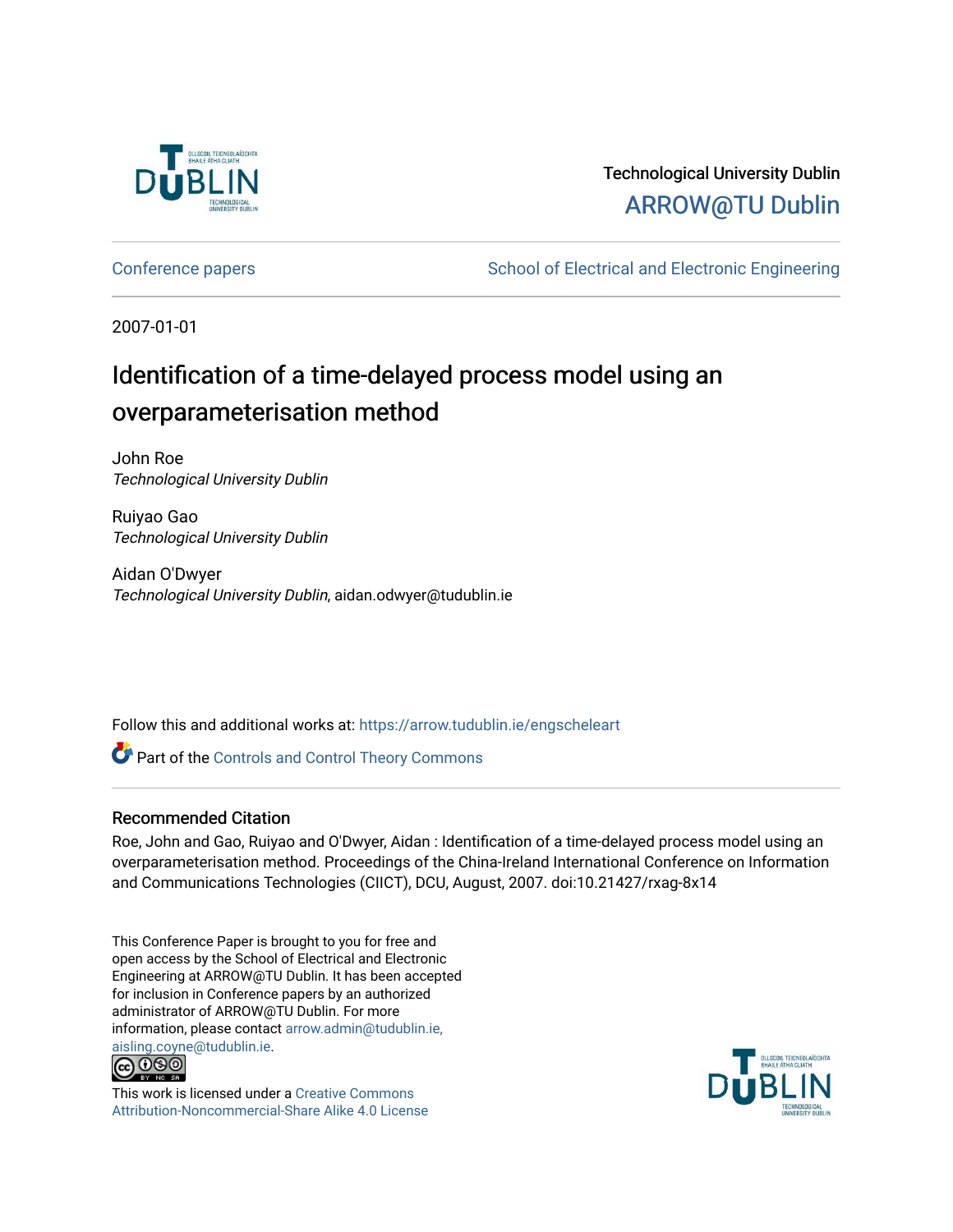## **Identification of a time-delayed process model using an overparameterisation method**

#### **John Roe, Ruiyao Gao, Aidan O'Dwyer**

School of Control Systems and Electrical Engineering, Dublin Institute of Technology, Kevin St., Dublin 8, Ireland E-mail: aidan.odwyer@dit.ie

#### **Abstract**

An extensive literature exists on the estimation of the model parameters of time-delayed processes. This paper briefly reviews the main overparameterisation methods for the Single-Input, Single Output (SISO) and Multi-Input, Multi-Output (MIMO) model parameter (and time delay) estimation problem. Subsequently, two algorithms, and their modifications, are discussed, and their performances are assessed in simulation. Results indicate that both the algorithms can suitably identify the model parameters, including the time delay. The third author has taught the method successfully to students taking advanced level control courses at DIT for a number of years; these experiences will be briefly reported. The paper also discusses the advantages and disadvantages of the overparameterisation approach.

**Keywords:** Identification, time-delay, overparameterisation

#### **1 Introduction**

On-line time delay estimation requires recursive estimation of the time delay in a closed loop environment; the method of overparameterisation is one such method. The method involves subsuming the time delay term (in the z-domain) into an extended (or overparameterised) numerator polynomial. The corresponding parameters are estimated using a recursive estimation scheme, and the time delay is calculated based on the parameters identified. The optimum value of the time delay corresponds to the smallest value of a quadratic loss function.

Assume that the process can be described by a linear difference equation (1) of order n with constant parameters:

$$
y(k) = -a_1y(k-1) - \dots - a_ny(k-n) + b_1u(k-d-1) + \dots + b_mu(k-d-m) + w(k)
$$
 (1),

with  $u(k)$  and  $v(k)$  being the sampled process input and output signals;  $w(k)$  is a white noise signal. The discrete process time delay index is  $d = \tau/T$ , where d is a non-negative integer,  $\tau$  is the time delay and  $T$  is the sampling time. The z transformation of equation (1) is:

$$
y(z) = \frac{B(z^{-1})}{A(z^{-1})} z^{-d} u(z) + w(z)
$$
 (2),

with  $A(z^{-1}) = 1 + a_1 z^{-1} + ... + a_n z^{-n}$ ,  $B(z^{-1}) = b_1 z^{-1} + ... + b_m z^{-m}$ . The overparameterisation approach is based on the Recursive Least Squares (RLS) algorithm, in which equation (2) can be rewritten in a modified structure as follows:

$$
y(z) = \frac{B^*(z^{-1})}{A(z^{-1})}u(z) + w(z)
$$
 (3)

with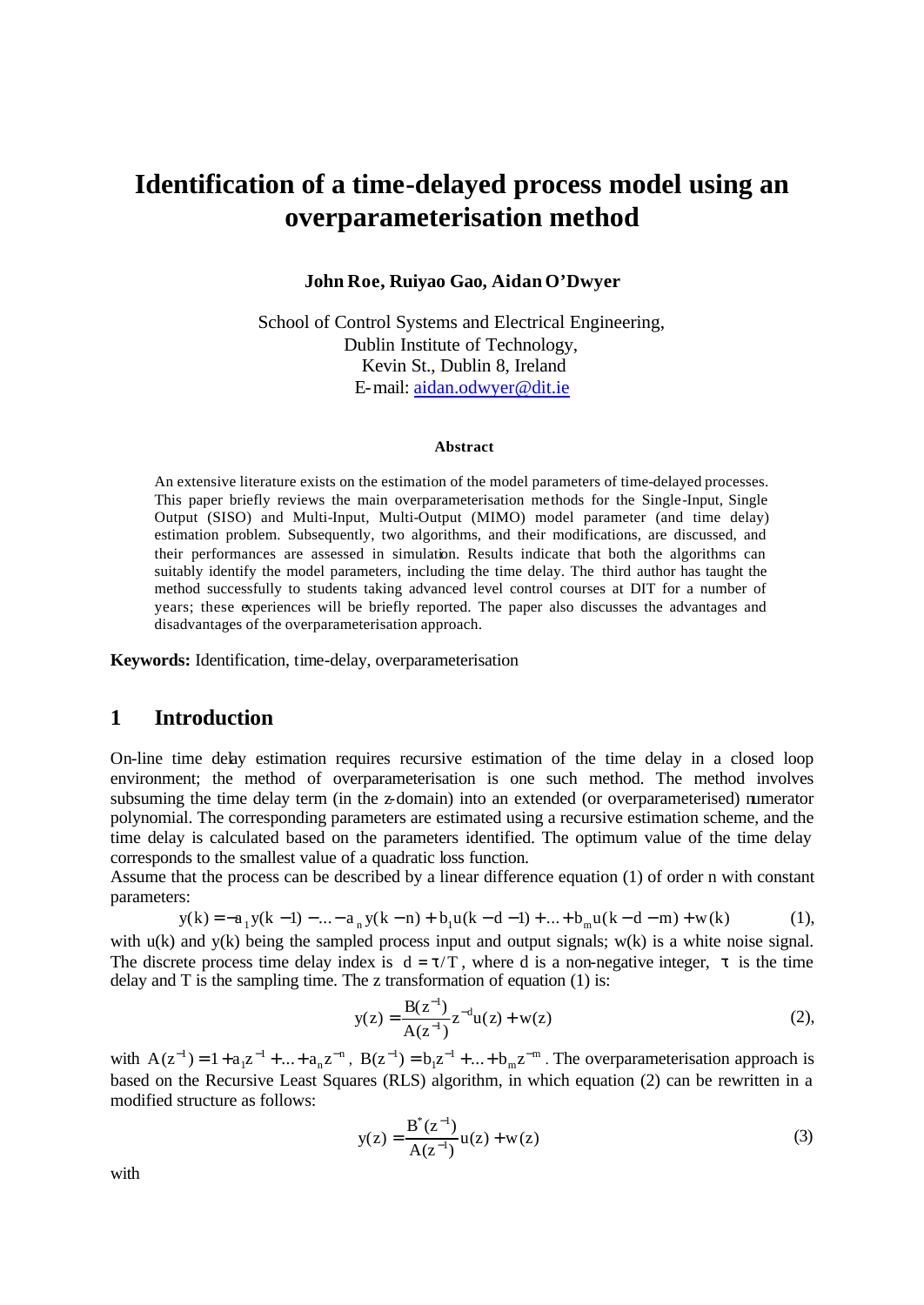$$
B^*(z) = b_1^* z^{-1} + \dots + b_{m+d_{\text{max}}}^* z^{-(m+d_{\text{max}})} \tag{4},
$$

and  $d_{\text{max}}$  is the upper limit of the process time delay index, which is assumed known *a priori*. For a process with the time delay index d, the following equations hold:

$$
b_i^* = 0, i = 1, 2...d
$$
;  $b_i^* = b_{i-d}, i = d, ...m + d$ ;  $b_i^* = 0, i = m + d + 1, ...m + d_{max}$ .  
The parameters of the modified process model

$$
\overset{\wedge}{G}^{*}\left(z^{-1}\right)=\frac{\overset{\wedge}{B}^{*}\left(z^{-1}\right)}{\overset{\wedge}{A}\left(z^{-1}\right)}=\frac{\overset{\wedge}{\mathfrak{b}_1^*}z^{-1}+...+\overset{\wedge}{\mathfrak{b}_{m+d}}_{\mathrm{max}}z^{-(m+d_{\mathrm{max}})}}{1+\widehat{a}_1z^{-1}+...+\widehat{a}_nz^{-n}}
$$

may be estimated using the RLS algorithm:

$$
\hat{\theta}(k+1) = \hat{\theta}(k) + \gamma(k)e(k+1)
$$
\n
$$
\gamma(k) = u(k+1)P(k)\phi(k+1), e(k+1) = y(k+1) - \phi^{T}(k+1)\hat{\theta}(k),
$$
\n
$$
\hat{\theta}(k) = [\bar{a}_{1}(k)...\bar{a}_{n}(k), \bar{b}_{1}^{*}(k)...\bar{b}_{m+d}^{*}(k)],
$$
\n
$$
\phi^{T}(k) = [-y(k-1)...-y(k-n) u(k-1)...u(k-m-d_{max})],
$$
\n(5)

$$
u(k+1) = [\lambda + \phi^{T}(k+1)P(k)\phi(k+1)]^{-1}, P(k+1) = [I - \gamma(k)\phi^{T}(k+1)]P(k)/\lambda,
$$

 $\lambda$  = forgetting factor, I = identity matrix.

For a noise free system, all numerator parameters whose indices are smaller than the time delay index should be identified as zero; this ideal situation does not apply in real applications. In addition, only values of the time delay that are integer multiples of the sample period are directly estimated by the method.

Many variations of the overparameterisation methods have been defined to calculate the numerator (and denominator) parameters, and subsequently the time delay, for processes that may be modelled in SISO form. Kurz [1] and Kurz and Goedecke [2], for example, define a robust method for estimating the SISO model parameters that is equivalent to determining the best match between the impulse response of the overparameterised model and the impulse response of a non-overparameterised model with a pure time delay; the method suffers from the disadvantage of having a heavy computational load. Other methods offer various trade-offs between robustness and computational load [3-28]. A recursive method to estimate the parameters, order and time delay index for both a stochastic system and a deterministic system, using an overparameterised method to estimate the time delay, is also described [29-31]. In interesting papers, Keviczky and Banyasz [32], [33] identify the time delay index using overparameterisation in the delta domain.

Other authors identify MIMO process models (with time delays) using the method of overparameterisation; Gurubasavaraj and Brogan [34], for instance, extend the method of Kurz and Goedecke [2] to estimate the time de lay for each input-output pair of a MIMO process model. Simulation results presented by the authors show that the time delays may be estimated in 20 sample periods, for a 2x2 MIMO process with a maximum time delay index of 4; the process order is, however, assumed known *a priori*. Other authors also use overparameterisation to identify MIMO process models [30], [35]. However, it is surprising that the overparameterisation methods that have been well documented for the estimation of the process time delay in the SISO environment have not been widely applied to the identification of time delays in MIMO processes in the available literature; the authors that use overparameterisation in the discrete-time MIMO environment [36-39] tend to use the resultant estimated parameters to define an appropriate control law, rather than to estimate the time delays.

In a previous paper [40], the second and third authors have simulated the methods of Kurz [1] and Teng and Sirisena [18], for the estimation of the model parameters and time delay index of a SISO process model. These methods are quite robust, with the method of Teng and Sirisena [18] being particularly interesting, because of its relative computational simplicity. The present paper will expand on the earlier work by reconsidering the estimation of the model parameters and time delay, both for SISO and MIMO applications. Starting with the estimation of all SISO model parameters, when the time delay is an integer multiple of the sample period, using the method of De Keyser [11], the method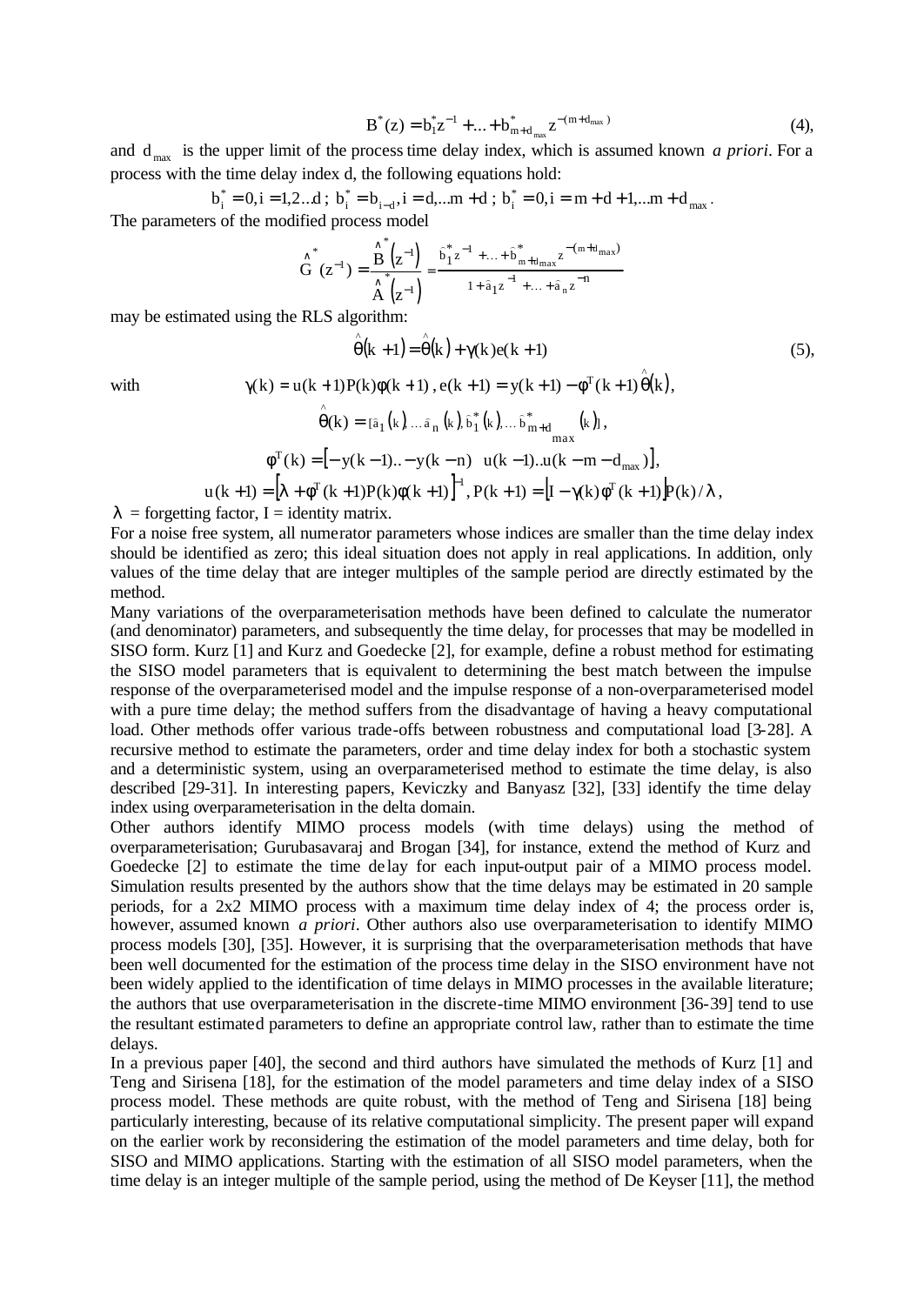will be extended to the estimation of all model parameters when the time delay is not an integer multiple of the sample period. Subsequently, the method of Wong and Bayoumi [7], De Keyser [11] and modified versions of these methods, will be considered for the estimation of all model parameters of a SISO, Multiple -Input, Single -Output (MISO) and MIMO process. Space considerations mean that only results for the MIMO process will be reported. In preliminary work, the authors have also designed and simulated adaptive controllers based on estimation of the SISO process model parameters, when the time delay is an integer multiple of the sample period; for space reasons, this work will not be reported in the paper, but will be discussed at the conference.

### **2 Overparameterisation methods considered**

Section 21 will consider the estimation of the parameters and time delay of a SISO process model, when the time delay is an integer multiple of the sample period. Section 22 will treat the same issue when the time delay is a real multiple of the sample period, with Section 23 dealing with the estimation of the parameters and time delay of a MIMO process model, when the time delay is an integer multiple of the sample period.

#### **2.1 SISO process model – time delay is an integer multiple of the sample period**

As mentioned, the methods of Wong and Bayoumi [7] and De Keyser [11] have been considered. Wong and Bayoumi [7] suggest that, as all numerator parameters whose indices are smaller than the time delay index are close to zero, though not exactly zero in practice, the correct time delay index

value may be estimated as the index of the first parameter of  $\overrightarrow{B}^*(z^{-1})$  $B(z^{-1})$  above a defined threshold level. A challenge is to define the threshold level, so this method best allows the estimation of an initial value of the (possibly time varying) time delay index. De Keyser [11] suggests that this initial value of time delay index may be improved by changing it according to the results of two inequality equations, which use the estimated model parameters as data:

if  $|b_d| > k|b_{m+d+1}$ \* d \* ^  $\hat{b}$   $\hat{b}$   $\hat{a}$  >  $\hat{b}$   $\hat{b}$   $\hat{b}$   $\hat{b}$  +  $\hat{a}$  +  $\hat{b}$   $\hat{c}$  +  $\hat{a}$  +  $\hat{b}$  +  $\hat{b}$  +  $\hat{b}$  +  $\hat{b}$  +  $\hat{b}$  +  $\hat{b}$  +  $\hat{b}$  +  $\hat{b}$  +  $\hat{b}$  +  $\hat{b}$  +  $\hat{b}$  +  $\hat{b}$  +  $\hat$ \* d \* ^  $+d +$ ∧ < … increase time delay index,

 $k = 5$ . The following process model is identified in simulation:

$$
G(z^{-1}) = \frac{0.6 + 0.3z^{-1}}{1 - 0.4z^{-1} - 0.32z^{-2}} z^{-d},
$$

d varies every 150 sample periods from 2 to 1 to 2 to 3 to 4. Thus, the overparameterised model is

$$
G^{*}(z^{-1}) = \frac{b_1 z^{-1} + b_2 z^{-2} + b_3 z^{-3} + b_4 z^{-4} + b_5 z^{-5}}{1 + a_1 z^{-1} + a_2 z^{-2}}
$$

The parameters of this model are estimated using the U-D factorisation implementation of the RLS algorithm; a PRBS input is applied. Random noise of a maximum value of  $\pm 10\%$  of the signal level is added to the output of the difference equation that implements the model, to simulate a realistic scenario. The changing parameter values are tracked well by the algorithm, as shown in Figures 1a to 1g. These results are obtained when the algorithm is programmed in C; similar results are also obtained using MATLAB.

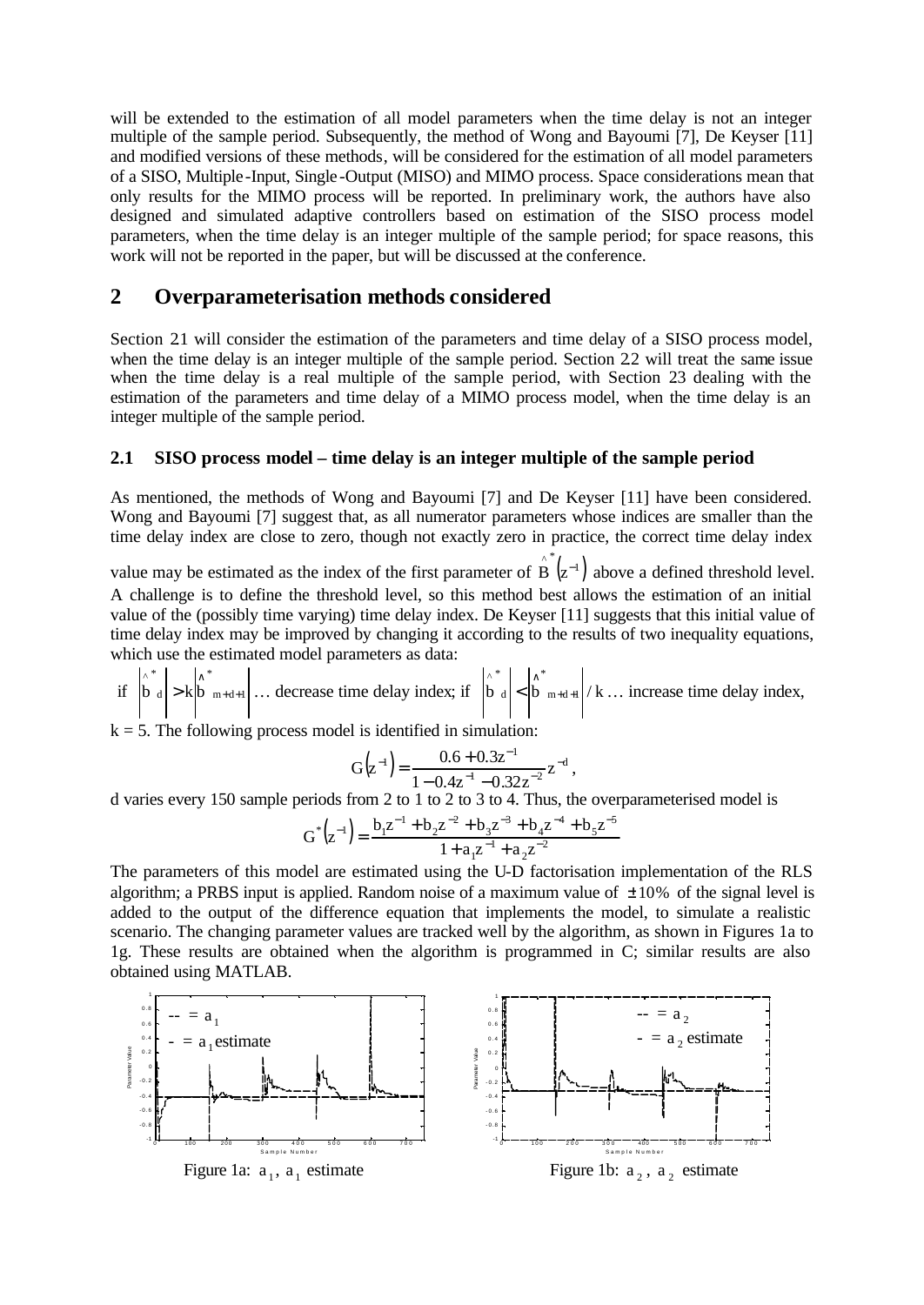

Figure 1g:  $b_5$ ,  $b_5$ 

Figure 2: Delay index, delay index estimates

Once the parameters are estimated, the method of Wong and Bayoumi [7] is used to estimate the starting va lue of the time delay index; subsequently, the method of De Keyser [11] is used to track the variations in the time delay index. The result is shown in Figure 2. In this figure,  $k = 5$ , following the advice of De Keyser [11]; other results show satisfactory tracking when  $k = 2.5$ , 10 and 20, with  $k =$ 2.5 facilitating the fastest tracking.

#### **2.2 SISO process model – time delay is a real multiple of the sample period**

The method of Wong and Bayoumi [7] may be expanded to estimate time delays that are non-integer multiples of the sample period (together with the process model parameters). Suppose the process in the continuous time domain is modelled in first order lag plus delay (FOLPD) form:

$$
G_{m}(s) = \frac{K_{m}e^{-s\tau_{m}}}{1+sT_{m}}.
$$
 In discrete time,  $G(z^{-1}) = (1-z^{-1})Z \bigg(\frac{K_{m}e^{-s\tau_{m}}}{s(1+sT_{m})}\bigg),$ 

with  $\tau_m = dT - fT$ ,  $d =$  integer,  $f =$  fraction. It is straightforward to show that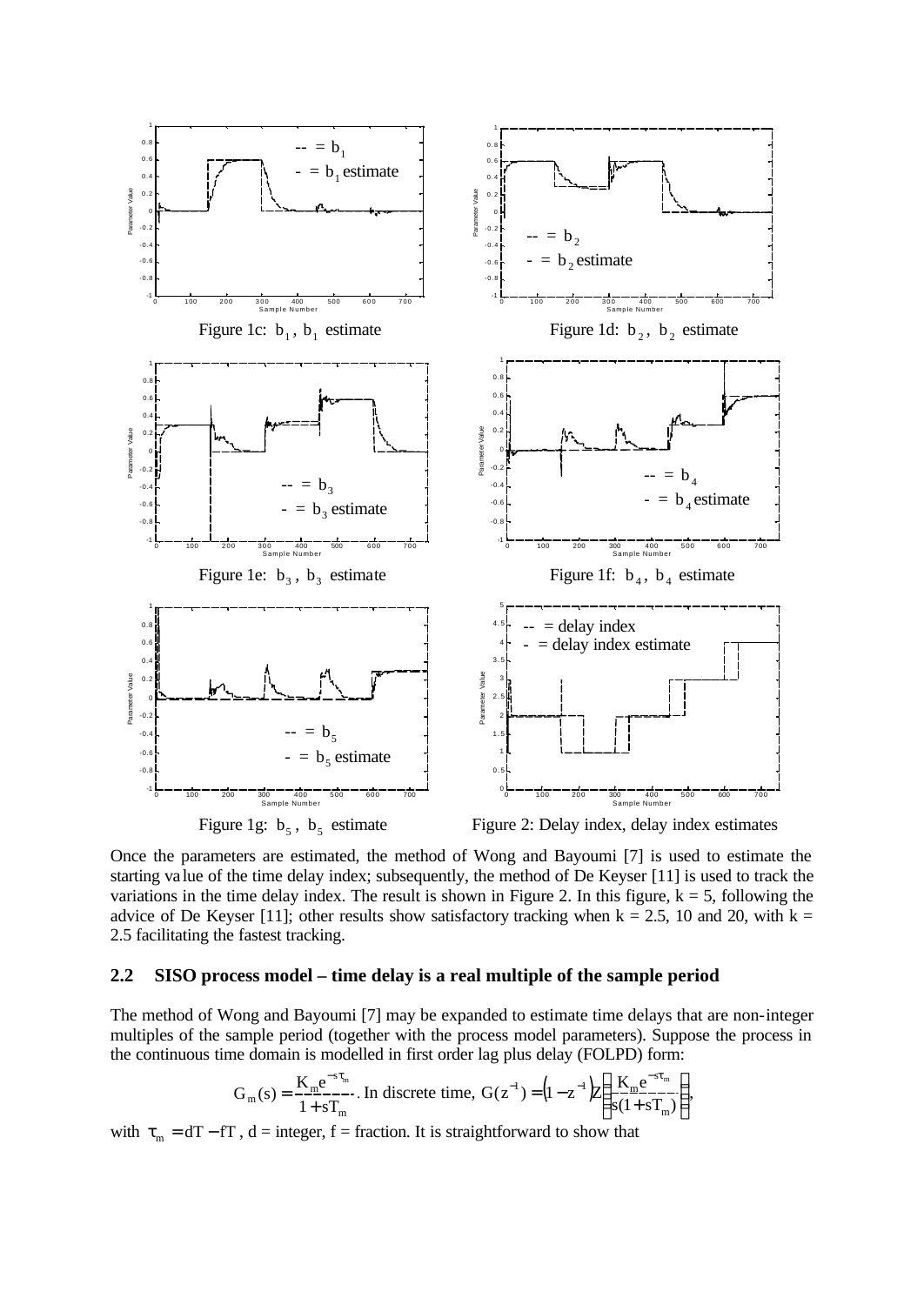$$
G(z^{-1}) = \frac{\left[K_{m}\left(1 - e^{\frac{-fT}{T_{m}}}\right)\right]z^{-d-1} + \left[K_{m}\left(e^{\frac{-fT}{T_{m}}} - e^{\frac{-T}{T_{m}}}\right)\right]z^{-d-2}}{1 - e^{\frac{-T}{T_{m}}}z^{-1}}
$$

Identification of the parameters of  $G(z^{-1})$  will allow f to be calculated. The method may be expanded straightforwardly to estimate the delay when the model is in higher order form.

Two simulated FOLPD process models are identified (in the absence of noise). In both process models,  $K_m = 2$ ,  $T_m = 1$ . In the first model, the time delay index, d, varies every 150 samples from 1.6 to 0.6 to 1.7 to 2.5 to 3.5. Figure 3 shows the tracking result. In the second model, d varies from 1.6 to 0.2 to 1.9 to 2.3 to 3.1. Figure 4 shows the tracking result. The method is programmed in MATLAB; the System Identification toolbox is required. A PRBS input is applied to the simulated process, and the parameters of the process model are determined using the RLS algorithm. Space considerations mean the tracking of the non-delay process model parameters are omitted.

The simulation results show that the method of Wong and Bayoumi [7] may be expanded to estimate time delays that are multiples of 0.1 times the sample period. Other results show that the method of De Keyser [11] may also be successfully expanded.



Figure 3: Delay index, delay index estimates Figure 4: Delay index, delay index estimates

#### **2.3 MIMO process model – time delay is an integer multiple of the sample period**

Finally, the methods of Wong and Bayoumi [7] and De Keyser [11] may be expanded straightforwardly to estimate the time delay index of each element of a  $2x2$  MIMO process model. together with the other process model parameters. Each such element is modelled in FOLPD form; Wood and Berry [41], for example, develop a 2x2 MIMO model of this form for a distillation column. In a simulation, the MIMO process model from 0 to 300 sample periods, and from 300 to 600 sample periods is, respectively,

$$
G_{m}(z^{-1}) = \left[ \frac{0.3544z^{-2}}{1 - 0.9419z^{-1}} - \frac{0.3906z^{-4}}{1 - 0.9535z^{-1}} \right], G_{m}(z^{-1}) = \left[ \frac{0.3068z^{-6}}{1 - 0.9123z^{-1}} - \frac{8.2096z^{-3}}{1 - 0.9329z^{-1}} \right].
$$
  

$$
\frac{0.45z^{-4}}{1 - 0.8765z^{-1}} - \frac{0.2z^{-6}}{1 - 0.9415z^{-1}} \right].
$$

The elements of the MIMO process model terms are the discrete time equivalents of FOLPD continuous-time transfer functions.

As before, the method is simulated in MATLAB, using the System Identification toolbox. Independent PRBS inputs are applied to each element of the process model, and the parameters of each element are determined using the RLS algorithm. Random noise of a maximum value of  $\pm 25\%$  of the signal level is added to the output of the difference equation that implements the model.

Figures 5a to 5d show the successful estimation and tracking of the changing time delay index value. Space considerations mean that the successful tracking of the non-delay process model parameters are omitted.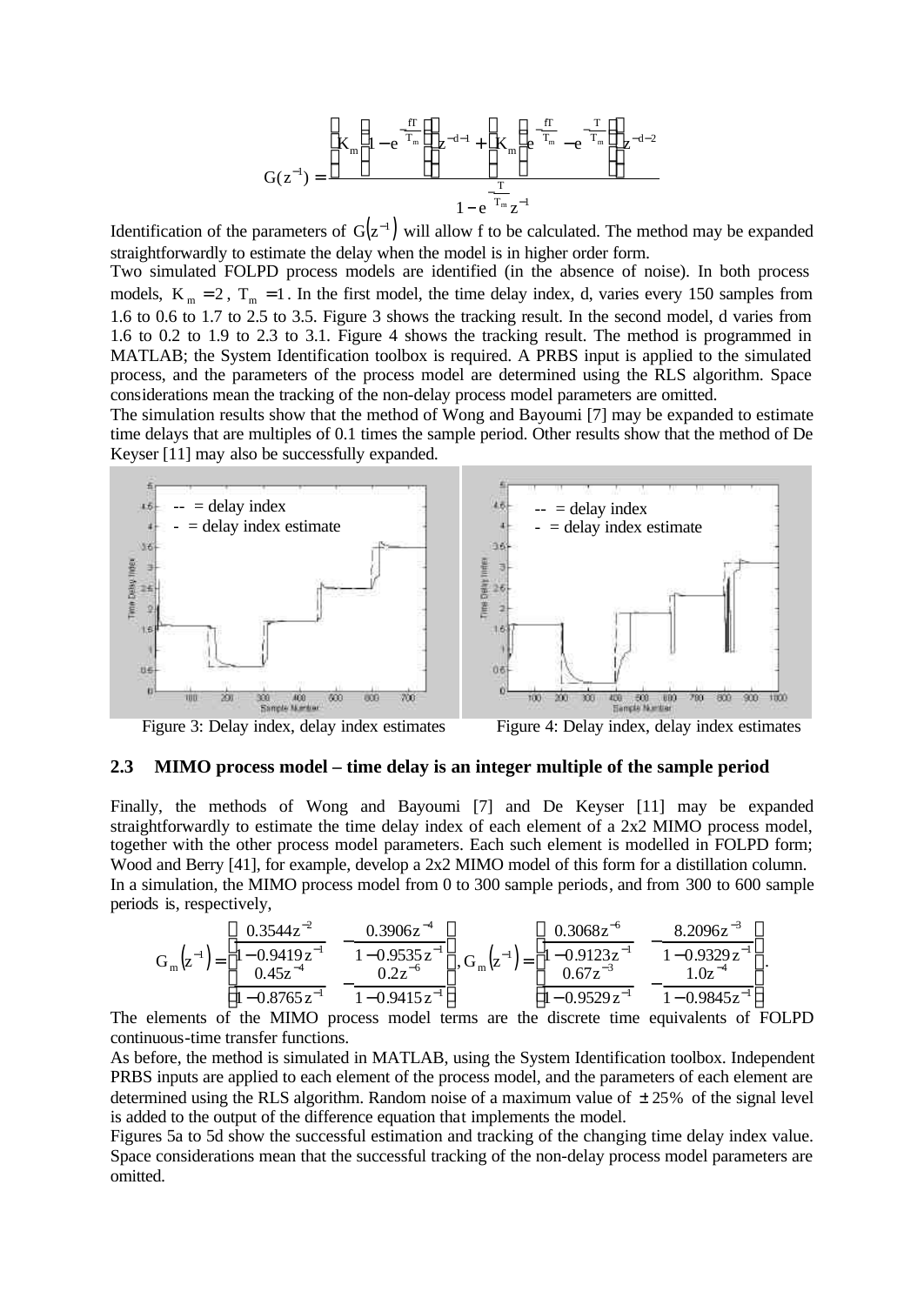

Figure 5c: Delay index estimate  $-2x1$  term Figure 5d: Delay index estimate  $-2x2$  term

## **3 Pedagogical Issues**

Teaching system identification and subsequently self-tuning control to undergraduate students has always been challenging, partly because of the mathematical preliminaries that are traditionally required. The topic has formed part of the Control Engineering syllabus of the honours B.E. in Electrical/Electronic Engineering at D.I.T. for at least 15 years, so that significant experience of effective teaching of the topic has been gained. However, in line with worldwide trends, time available on the programme for classroom and laboratory work has been reduced, in response to pressure to reduce class contact hours and the increasing desire to facilitate student self-learning. In this new environment, suggestions for relevant learning material and appropriate teaching methods are available [42-44]; however, typically twelve teaching hours is required [42]. On the honours B.E. programme, the total instruction time available for system identification and subsequent design of a PID self–tuning regulator is three hours. Thus, the third author has developed a teaching approach in which batch least squares engineering applications are introduced in the first hour. Subsequently, system identification case studies in MATLAB using recursive least squares, including the ones reported in Sections 2.1 and 22, are preformed for the second hour. The time consuming theoretical background is thus not taught, though the experience of the author is that little is consequently lost; the teaching method used does facilitate student self-learning and enhances understanding. In the final hour, the parameter estimates are used to explicitly design a PID self-tuning controller, following the method of Banyasz and Keviczky [45]. The author has not been able to formally measure the change in student learning quality, compared to a more traditional approach in which the recursive estimation algorithm is explored analytically in detail; however, the teaching approach is the most practical in the time available.

## **4 General comments on the method of overparameterisation**

The attractiveness of the method of overparameterisation as a means of estimating model parameters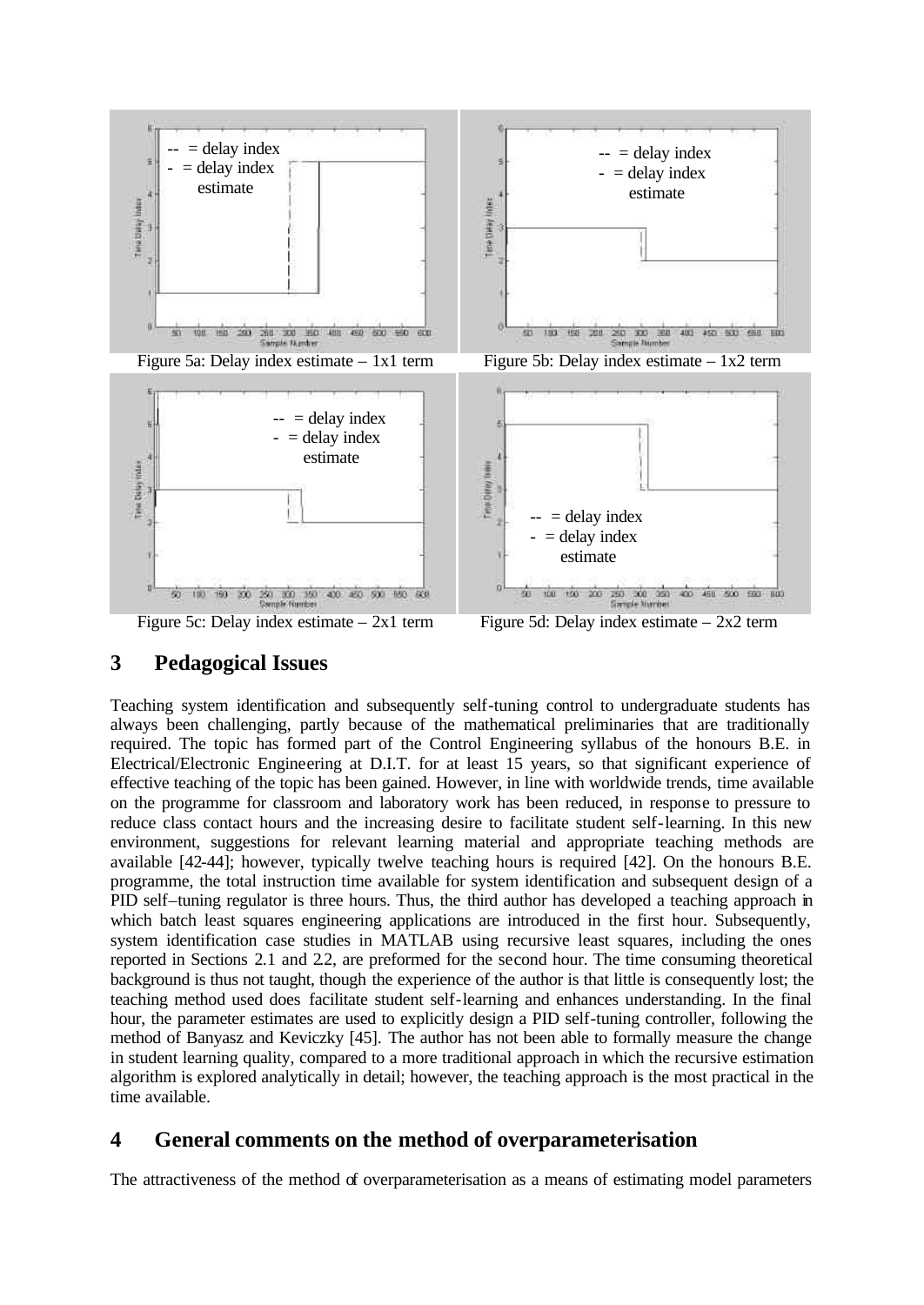and time delay is that it is a natural extension of methods used in delay-free identification applications. However, the method has a number of disadvantages.

- (1) The computational burden of the RLS algorithm increases with the square of the number of estimated parameters [11], [46], [47].
- (2) The persistent excitation condition (a condition for parameter convergence) is more difficult to satisfy for overparameterised models [48], [49].
- (3) The adaptive capability of the corresponding controller is degraded, as it takes a long time for the parameters to be retuned if a change in the process dynamics occurs [48]. However, it is possible by introducing a perturbation signal into the regressor vector, when the parameters of the model with delay are being estimated, to achieve a similar convergence rate for the parameters of an overparameterised model as for the parameters of a non-overparameterised model [50], [51].
- (4) The presence of a high order numerator polynomial increases the likelihood of common factors in the numerator and denominator polynomials in the estimation model, rendering identification more difficult [49].
- (5) The overparameterisation method is not robust if a load disturbance is present, or if measurement noise is significant [52]. However, it is stated [50], [51] that injecting an excitation signal into the regressor vector (for RLS estimation [50] or recursive extended least squares (RELS) estimation [51]) allows the parameters of a model of one order of overparameterisation [50] or arbitrary degree of overparameterisation [51] to have the same guaranteed convergence as the parameters of a non-overparameterised model (i.e. ill-conditioning is avoided for the overparameterised model) for both models with white noise excitation [50] and coloured noise excitation [51].

From this discussion, the biggest disadvantage of the overparameterisation method for the identification of a process with time varying delay in closed loop, perturbed by a pseudo-random binary signal (PRBS), is the extra computational burden associated with identifying a greater number of numerator parameters. In an attempt to reduce the computational burden associated with the overparameterisation method, the following ideas may be worth considering in future work:

- (a) If the time constants of the process do not change significantly, then the denominator parameters need not be estimated on-line [53]; as well as reducing the computational burden in the estimation stage, other advantages of this scheme are that excessive fluctuation of the denominator parameters is avoided and the denominator parameter estimates cannot drift into or near an undesirable region. A further suggestion [54] is that selective updating of certain model parameters be employed when the number of parameters of the process to be estimated is large; such selective updating could be achieved by only updating those parameters that give a significant improvement in the residual of the model fit.
- (b) The sampling interval could be adapted to reduce the number of parameters to be estimated. To this end, it is suggested [54] that the sampling period be chosen so that the time delay index has a value of two or three; such slow sampling, the authors suggest, has the additional advantage of increasing the robustness of the corresponding adaptive controller. This advice may be relevant only for small values of the time delay as otherwise it may conflict with the most often quoted rule of thumb that the sampling period should be between one fifth and one fifteenth of the 95% rise time of the process step response [56].

### **5 Conclusions**

The paper has briefly surveyed the range of overparameterised algorithms to estimate model parameters and the time delay of processes modelled in SISO and MIMO form, in the discrete time domain. Subsequently, two algorithms are described for parameter estimation of SISO process models, and a simulation result, showing successful estimation of the parameters when the time delay is an integer multiple of the sample period, using the method described by De Keyser [11], is given. It is shown that overparameterisation methods may be expanded to allow estimation of the parameters of process models where the time delay is not an integer multiple of the sample period. Subsequently, it is shown in simulation that the methods of Wong and Bayoumi [7] and De Keyser [11] may be expanded to allow estimation of the time delay indices (and, indeed, the other model parameters) of each element of a  $2x2$  MIMO process model; the time delays are integer multiple of the sample periods. The research work has directly influenced the third authors teaching of system identification,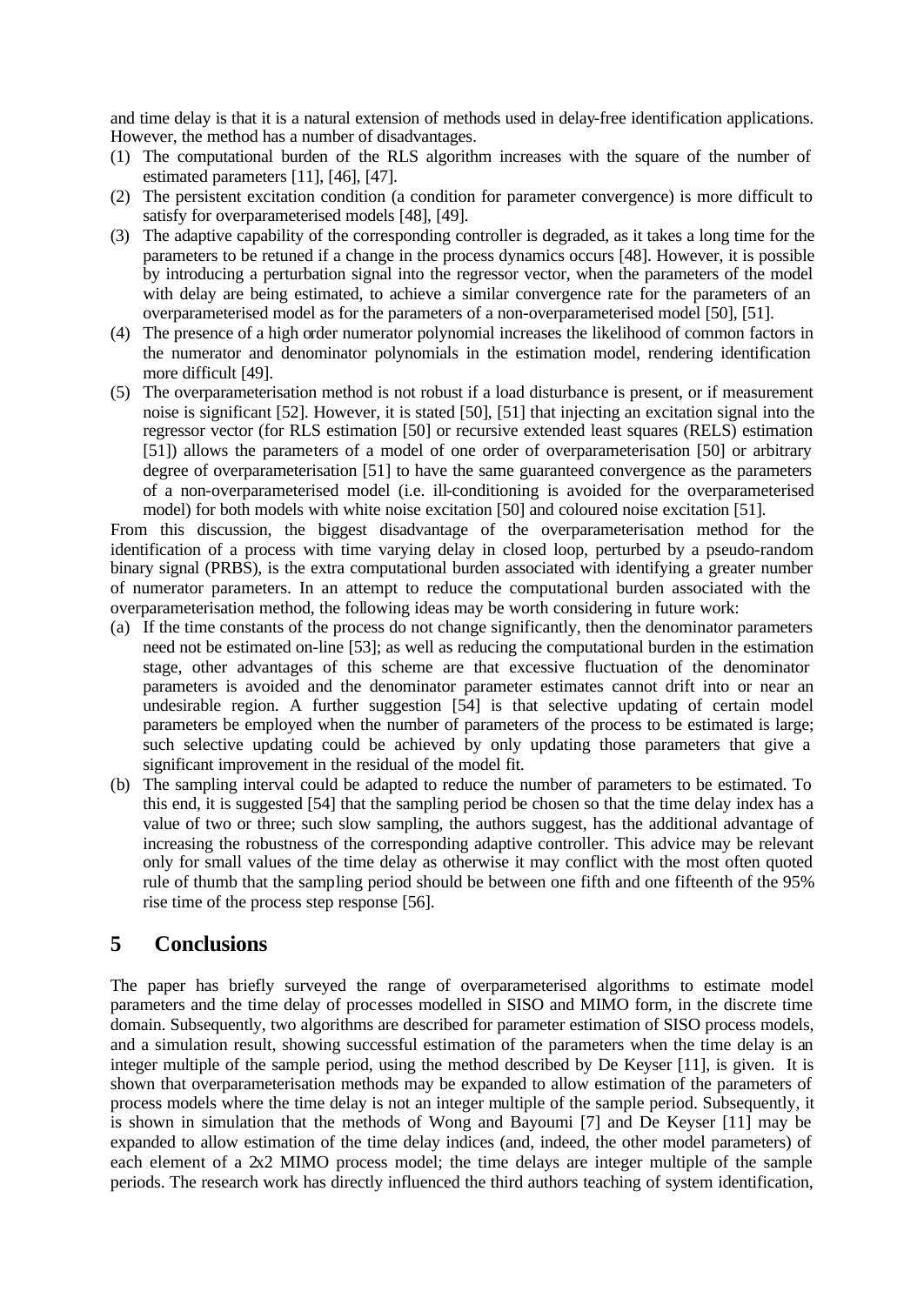details of which are provided. Advantages and disadvantages of overparameterisation methods are also discussed, with suggestions made as to how any overparameterisation method may be improved.

Further work will concentrate on applying the methods to the estimation of parameters of real processes, including processes modelled in MIMO form where the time delay is not an integer multiple of the sample period. In addition, the author proposes to consider further the use of the delta operator rather than the shift (z) operator; some work [56], [57] has suggested that the delta operator reduces coefficient sensitivity problems (at higher sampling frequencies) and allows superior finite word length coefficient representation, though the operator may slow the convergence of parameter estimates, when compared to the shift operator.

#### **References**

- [1] Kurz, H. (1979). Digital parameter-adaptive control of processes with unknown constant or timevarying dead time. Proc. *Fifth IFAC Symposium on Identification and Parameter Estimation*, 1187-1194.
- [2] Kurz, H. and Goedecke, W. (1981). Digital parameter-adaptive control of processes with unknown dead time. *Automatica*, 17:245-252.
- [3] Lammers, H.C. and Verbruggen, H.B. (1985). Simple self-tuning control of processes with a slowly varying time delay, Proc. *IEE Control Conference*, 393-398.
- [4] Biswas, K.K. and Singh, G. (1978). Identification of stochastic time delay systems. *IEEE Transactions on Automatic Control*, AC-23:504-505.
- [5] Astrom, K.J. and Zhou, Z.-Y. (1981). Self-tuners with automatic adjustment of the sampling period for processes with time delays. Report, *Department of Automatic Control,* Lund Institute of Technology .
- [6] Friedlander, B. (1980). An ARMA modeling approach to multitarget tracking. Proc. *19th IEEE Conference on Decision and Control*, 820-825.
- [7] Wong, K.Y. and Bayoumi, M.M. (1982). A self-tuning control algorithm for systems with unknown time delay. Proc. *IFAC Identification and System Parameter Estimation Conference*, 1193-1198.
- [8] Habermayer, M. and Keviczky, L. (1985). Investigation of an adaptive Smith controller by simulation. Proc. *IFAC Seventh Conference on Digital Computer Applications to Process Control*, 373-377.
- [9] Habermayer, M. (1986). Quality investigation of an adaptive Smith predictor. *Simulation of Control Systems: Selected Papers from the IFAC Symposium*, 211-215.
- [10] Batur, C. (1986). Stable sub-optimum controllers for the Smith dead-time compensation. Proc. *American Control Conference*, 2:1354-1357.
- [11] De Keyser, R.M.C. (1986). Adaptive dead-time estimation. Proc. *IFAC Adaptive Systems in Control and Signal Processing Conference*, 385-389.
- [12] Koivo, H., Virtanen, P. and Pusenius, M. (1988). A self-tuning controller for processes with time varying delay: application to a paper machine head box. Proc. *IFAC Adaptive Control of Chemical Processes Conference*, 125-128.
- [13] Hu X., Ng, T.S. and Xu H. (1988). Robust self tuner for variable time delay systems. Proc. *Eighth IFAC/IFORS Symposium on Identification and System Parameter Estimation*, 245-249.
- [14] Keviczky, L. and Banyasz, Cs. (1988). A completely adaptive PID regulator. Proc. *IFAC Identification and System Parameter Estimation Conference*, 89-95.
- [15] Najim, K., Youlal, H. and Najim, M. (1988). Identification of a pulsed liquid-liquid extraction column. *Selected papers from the 8th IFAC/IFORS Symposium on Identification and System Parameter Estimation Conference*, 1165-1170.
- [16] Peter, K. and Isermann, R. (1988). Predictive self-tuning control of a thermal process with unknown deadtimes*,* Proc. *IFAC Adaptive Control of Chemical Processes Conference*, 69-74.
- [17] Xu, H. (1988). Robust protection-time delay tracing adaptive control and its application. Proc. *Eighth IFAC/IFORS Symposium on Identification and System Parameter Estimation*, 769-774.
- [18] Teng, F.-C. and Sirisena, H.R. (1988). Self-tuning PID controllers for dead time processes. *IEEE Transactions on Industrial Electronics*, 35:119-125.
- [19] Thomson, M., Cassidy, P.G. and Sandoz, D.J. (1989). Automatic tuning of PID controllers using a combined time- and frequency-domain method, *Transactions of the Institute of Measurement and Control*, 11:40-47.
- [20] Landau, I.D. (1990). *System Identification and Control Design*, Prentice-Hall Inc.
- [21] Teng, F.-C. (1990). Investigation of the enlarged least-square estimator combined with a classical PID controller. *Transactions of the Institute of Measurement and Control*, 12: 224-228.
- [22] Guez, A. and Piovoso, M. (1991). Custom neurocontroller for a time delay process. Proc. *American Control Conference*, 2:1592-1596.
- [23] Isermann, R., Lachmann, K.-H. and Matko, D. (1992). *Adaptive Control Systems*, Prentice-Hall International Series in Systems and Control Engineering.
- [24] Lundh, M. and Astrom, K.J. (1994). Automatic initialisation of a robust self-tuning controller. *Automatica*, 30:1649- 1662.
- [25] Readle, J.C. and Henry, R.M. (1994). On-line determination of time delay using multiple recursive estimators and fuzzy reasoning. Proc. *International Conference on Control*, 2:1436-1441.
- [26] Disdell, K.J., Burnham, K.J. and James, D.J.G. (1995). Intelligent switching software for variable dead-time compensation within self-tuning control, Proc. *11th IASTED International Conference in Applied Informatics*, 289-292.